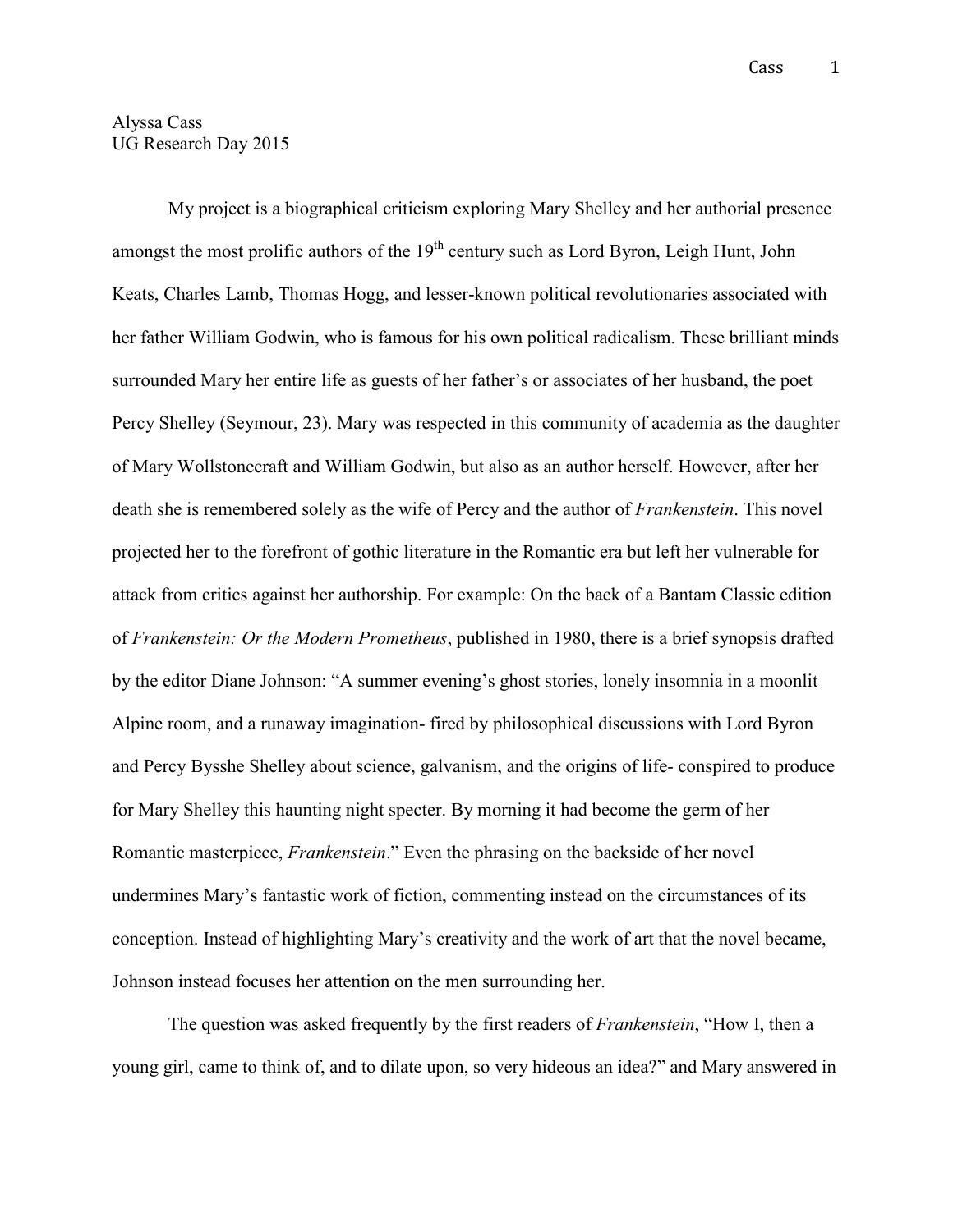her introduction to the 1831 publication (Robinson, 437). The study of women in the  $19<sup>th</sup>$  century is relevant now as we explore the injustices they endured despite their brilliant minds. Mary Shelley is a perfect example of a female thriving amid hypocrisy, fierce radicalism, and a shift in social discourse about a woman's role as a wife and mother. My project also explores the other women in Percy's life, specifically Harriet Westbrook, Percy's first wife, Fanny Imlay, Mary's half-sister, and Claire Clairmont, Mary's stepsister. These three females are all influenced by the carelessness with which Percy focused his attentions, falling for his passionate romance but ultimately being discarded for something he deems superior. Two of these relations ended with depression and eventual suicide. While many biographers choose to marginalize women such as these, I have dedicated this thesis to exploring the injustices and discrepancies in the biographical record then and now. My paper discusses the interwoven stories told by biographers of this popular literary society, while giving special attention to the women that fade into the background.

Mary Godwin Shelley is one of the most fascinating women to emerge from the Romantic Period and lived among the most widely written about group of people of the century. As a female writer, the authenticity of her work is easily credited as stemming from the brilliant husband Percy Bysshe Shelley, a prolific poet and radical author of the 19<sup>th</sup> century, and his companions, -not her own mind. It is true that no author writes in a vacuum. Mary Shelley was born at the cusp of the French Revolution, where political and scientific advancements were rampant. Her mother, the earliest feminist Mary Wollstonecraft partnered with political writer William Godwin. These two philosophers, engaged in a social circle of interesting people, found a common ground in their views about marriage and the role of the female. Unfortunately for her daughter, Wollstonecraft passed away eleven days after Mary's birth. Mary would only know her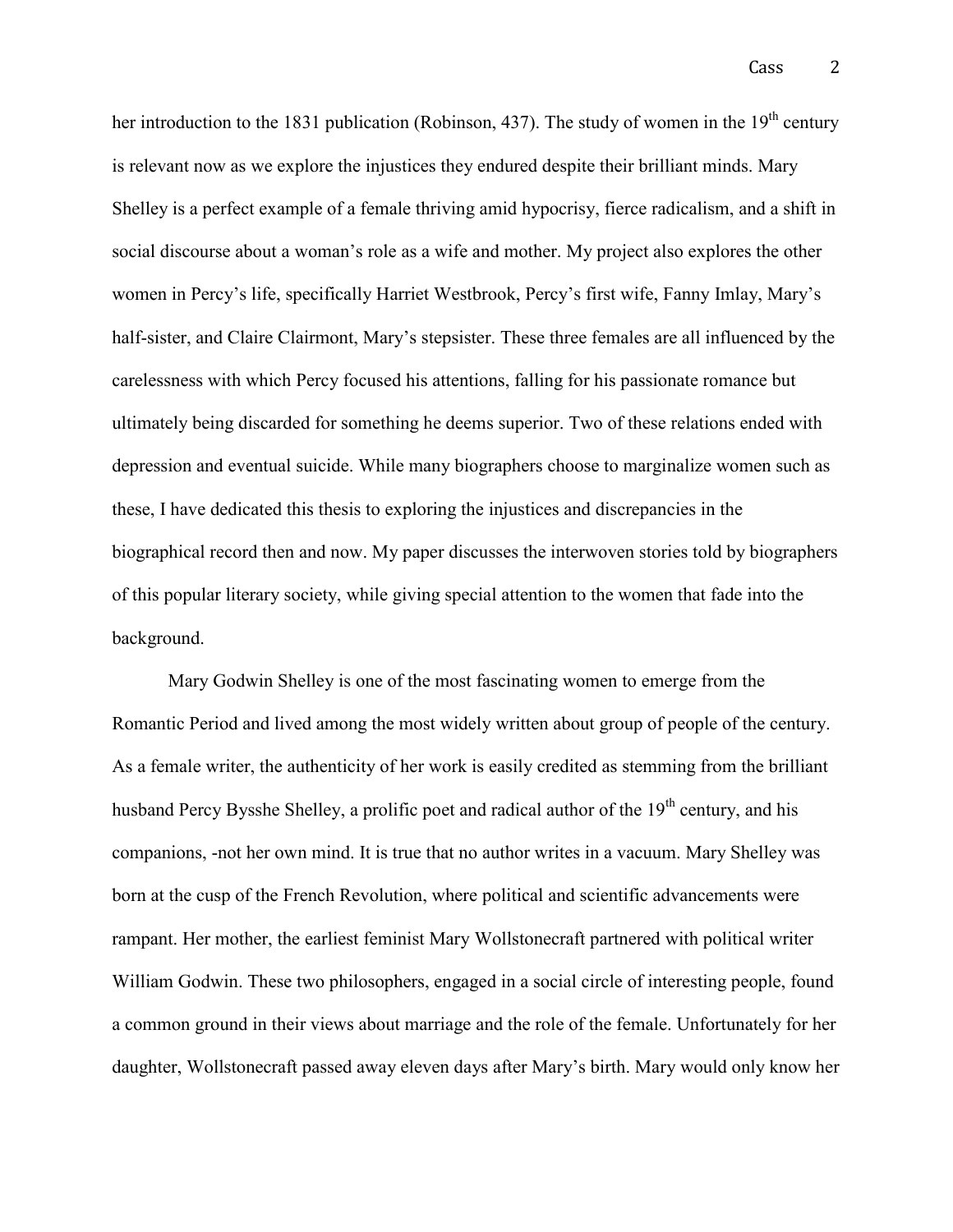mother through the texts she left behind, and stories shared by her father with whom she was close (Seymour, 19).

The question arises, would Mary have run away with Percy at age 16 had her mother been present? It is well known that William Godwin's second marriage was practical rather than passionate, and that affected Mrs. Godwin's open distaste of her stepchildren (Carlson, 35). The hostility of this household was obviously too much to bear as Mrs. Godwin's own daughter Claire saw the opportunity for freedom and ran away with Mary and Percy, leaving Fanny, Charles, and the youngest, William. It seems darkly ironic that Mary Wollstonecraft, celebrated as the first woman to call for the education of women and its direct correlation with improving the household, was never able to practice her doctrines in her own life. Domesticity was never her goal, but Wollstonecraft directly united the contentment of the household to the education received by the mother figure (Carlson, 15). Mrs. Godwin was educated but disagreed with the amount of knowledge that should be allowed by the daughters in the Godwin home. Claire was lucky enough to learn French from her mother before running away with Percy and Mary (Gittings, 11).

Mary Shelley's life as a mother and wife was marked by the death of all her children but one, infidelity in her marriage, and after her husband's death, his reputation for radicalism weighed on her shoulders. Many of the people Mary considered friends were the ones who turned on her, telling people it was Mary's depression and negativity that drove Percy to risk his life at sea. Life was unfair to Mary Shelley, a woman who was set up for success at a young age, and whose image was unfortunately a reflection of her husband's indiscretions.

Another woman who knew of these injustices was Percy's first wife Harriet Westbrook Shelley. Harriet Westbrook was the first woman to endure Percy's vacillating affections. At age

Cass 3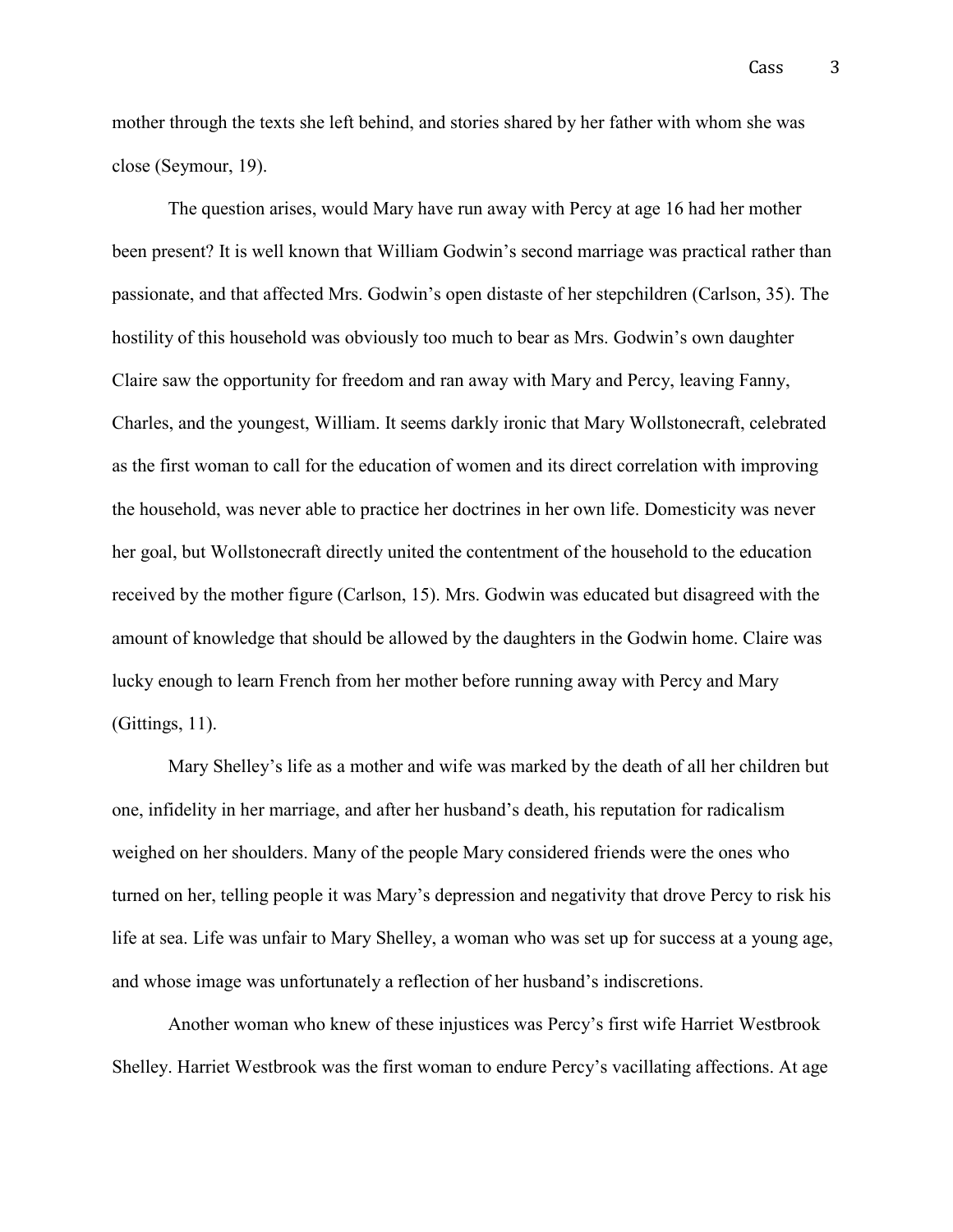16 she was rescued from boarding school where she threatened suicide from depression according to letters she sent to Shelley after meeting through her classmate Helen Shelley, Percy's sister. He was ready to turn against his family's wishes after being expelled from Oxford University for co-authoring an anti-Christian pamphlet for the student body (St Clair, 34). Percy was barely 19, Harriet only 16, and the pair eloped to Scotland where they were married and by the time they returned to England Harriet was pregnant with their first child. A baby girl named Ianthe was born at the same time Percy began exploring elsewhere for educated female conversation. Harriet was distraught but knew her husband despised female jealousy and did everything she could to hide her feelings and remain a loyal wife. Despite getting Harriet pregnant again in 1814, three years after their initial union, Percy was emotionally disconnected from his wife and had moved on to his mentor's daughter, the future Mary Shelley. Percy had fallen for Mary during his intellectual visits to Godwin's home and they frequently met at the gravesite of Wollstonecraft with stepsister Claire tagging along. Harriet moved back into her parent's home and sought to comfort herself with her children, Ianthe and William. While Percy was abroad with is new wife he "gallantly" offered to move Harriet and the children to Switzerland with himself, Mary and Claire, but she must behave as his sister. She refused the proposal and her depression worsened beyond a state calmed by children. In November of 1816, Harriet left her home and checked into lodgings, registered herself as H. Smith. Biographers believe she was seeing a military officer and after becoming pregnant with his child he became distant. Fearing another man would leave her Harriet filled her pockets with stones and walked into the Serpentine River with her unborn child in her belly. Her body was found two weeks later (St Clair, 40).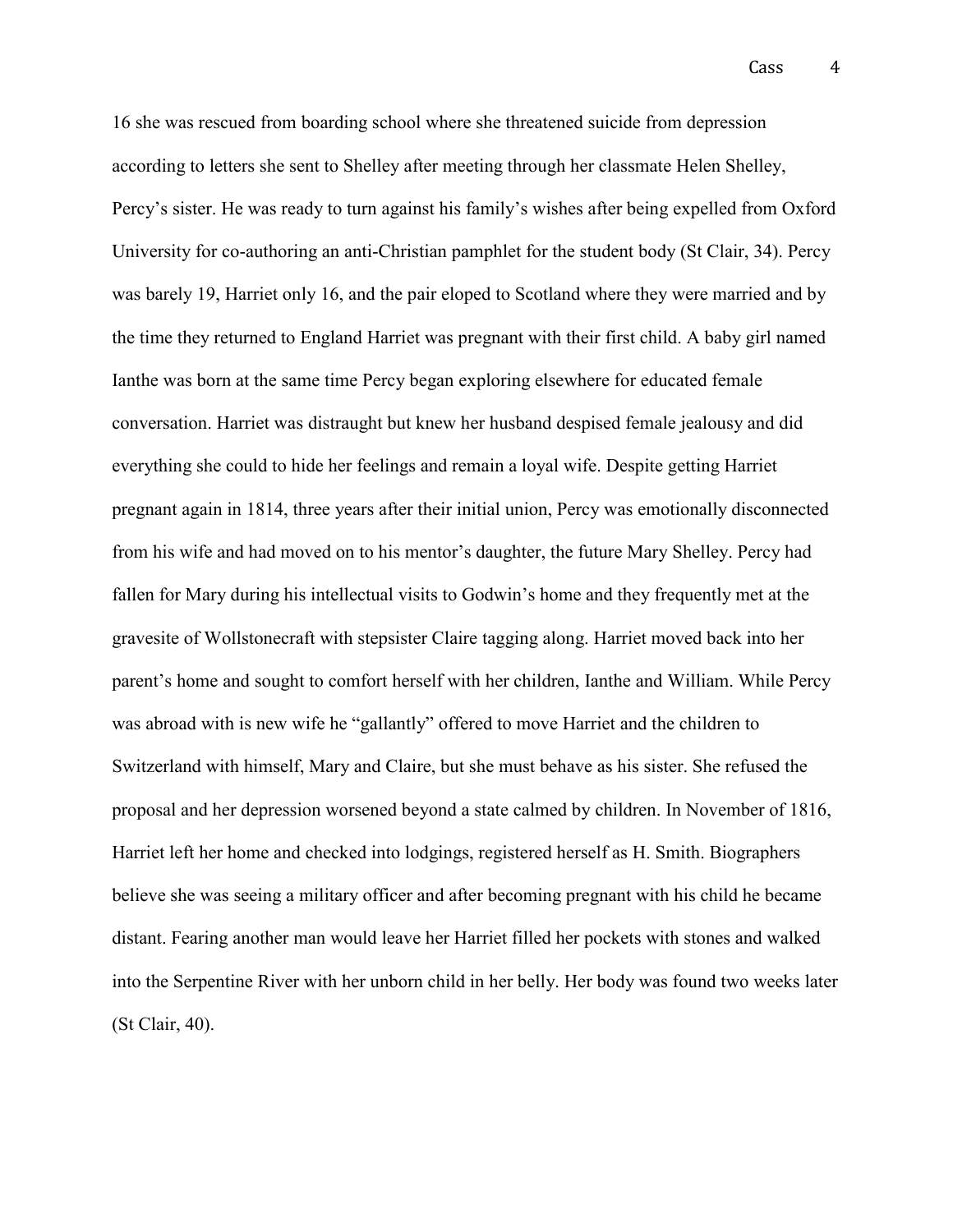Another tragic story occurred close to the Shelley couple only a few weeks prior to the discovery of poor Harriet. Mary's half-sister Fanny was a bright child, talented in the arts, but domestic duty as the eldest child in a household that suffered financially sobered Fanny. Her stepmother did not make it easier, openly preferring her own children, and Fanny became known for her somber attitude. Many who knew Wollstonecraft saw much of her depressive nature in her daughter Fanny. After being left behind by the only other young women in the household Fanny's depression overwhelmed her. When Mary, Claire, and Percy moved back to England they received a letter from the distraught sibling expressing terrible anguish. Percy immediately went in search of Fanny but it was too late. The next day they discovered the body of Fanny Imlay beside an empty bottle of laudanum and a suicide note (Todd, 44).

The stories of these tragic women are known because of their proximity to these famous authors. Mary Shelley deserves to be known as a single literary contributor to the 19<sup>th</sup> century, separate from her husband. Literary scholars heavily study this circle of people today, with the female masterpiece being Mary Shelley with her role as the author of *Frankenstein* and the wife of Percy Shelley. We know her today for the writing of *Frankenstein,* a vexing & complicated telling of a scientist and his creation. Many of the events of the novel mirror Mary's emotional state during different times of her life. It is true that she pulls from many other literary sources published during the time she was writing and also texts from the ancient past. Other writers inspire each other every day, so why did Mary receive so much criticism claiming the story wasn't her own? Mary Shelley is among the first of her kind, a woman with access to the most brilliant people of her time, while using her own talents at writing. Percy edited drafts of this novel in its early stages, and biographers have concluded that he and not Mary wrote approximately 6% of the words used in the novel. This does not give enough proof that Mary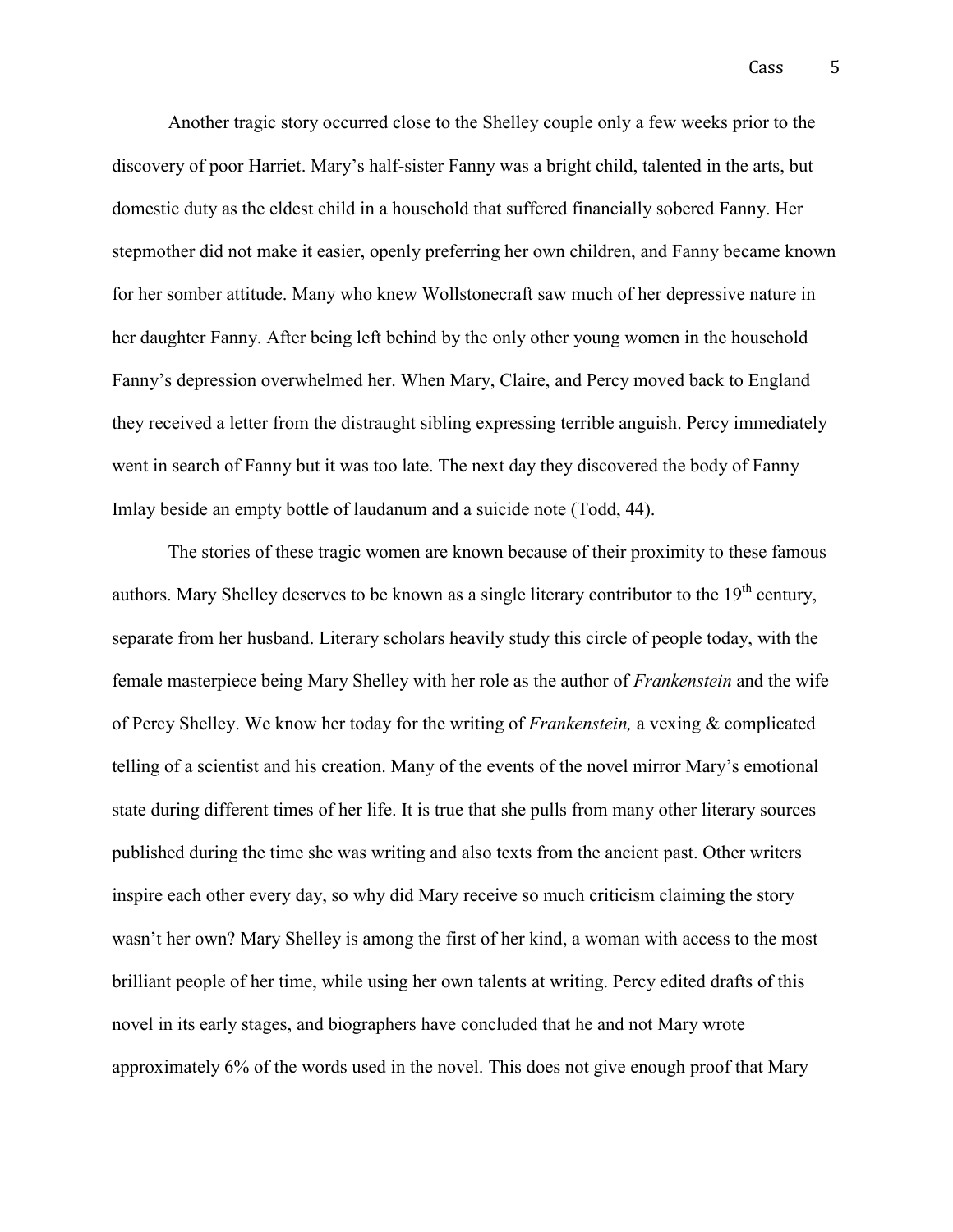didn't write the novel herself, though upon its first publication in 1818, the author was listed as anonymous until four years later (Robinson, 19). Percy's overpowering presence shadowed Mary until his death. Only then was she free to manipulate her own destiny in the literary world. Upon her arrival back to England after living in Italy with Percy, her father wrote this about her potential: "[Frankenstein] is the most wonderful work to have been written at twenty years of age that I ever heard of. You are now five and twenty. And, most fortunately, you have pursued a course of reading, and cultivated your mind in a manner the most admirably adapted to make you a great and successful author. If you cannot be independent, who should be?" (Seymour, 255). For every person telling Mary that she couldn't, there were just as many supporting this young woman's ambition. Most of her talent went to editing her husband's works and molding his image posthumously, yet Mary and the other women made to feel less in the historic telling of Percy's life, will reside today in our memory through this and other biographies.